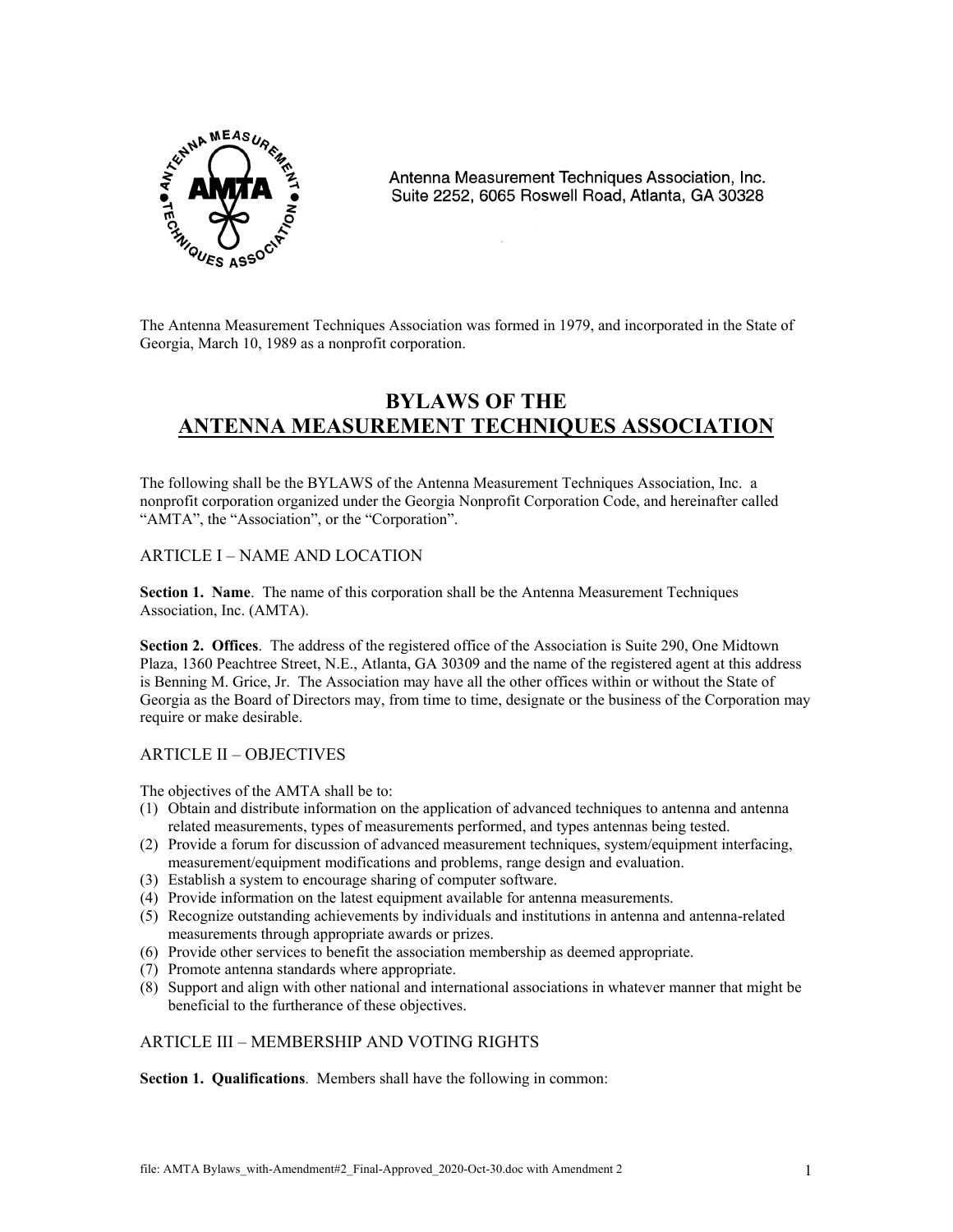The desire to learn, the willingness to share, and the motivation to discuss, question and evaluate information and ideas concerning their common interest in antenna and antenna-related measurements.

**Section 2. Classes of Membership**. There shall be the following classifications of membership:

- a. Individual Members
- b. Honorary Members

**Section 3. Individual Members**. Membership in the AMTA is extended to any individual, without regard to race, religion, color, sex or national origin, who has an interest in antenna and antenna-related measurements and the goals of the Association. Individual Members shall have full voting rights with respect to any vote.

**Section 4. Honorary Members.** Any person who has attained national or international recognition by their contribution to antenna or antenna-related measurements, the criteria for which shall be determined by the AMTA Board of Directors, may be chosen as an Honorary Member. Honorary Members shall have full voting rights.

**Section 5. Terms of Membership**. Except as may be otherwise provided by applicable law, or by the Certification of Incorporation, or by these Bylaws, the number, qualifications, rights, privileges, dues, fees, responsibilities, terms of membership, and the provisions governing withdrawal, suspension, and expulsion of members shall be determined by the Board of Directors.

**Section 6. Removal of Members**. Members of any classification may be removed for cause from membership by a two-thirds (2/3) affirmative vote of the Board of Directors present at a duly constituted Board meeting. For cause other than nonpayment of dues, a vote for removal shall occur only after the member complained against has been advised of the complaint so lodged and has been given reasonable opportunity for defense.

# ARTICLE IV – BOARD OF DIRECTORS

**Section 1. Responsibility**. The property, affairs, and business of the AMTA shall be managed by its Board of Directors. The Board of Directors may at its discretion delegate portions of its authority to the Chief Staff Officer, senior staff, or committees of its own members and may establish other advisory committees at its discretion.

**Section 2. Membership**. The Board of Directors shall be composed of seven (7) individual Members including one Director-At-Large. Six (6) Directors shall be elected by the Members and they shall select the Director-At-Large who shall also serve as the Chair of the Annual Conference.

**Section 3. Term of Office**. The length of term for each elected Member shall be three (3) years. The length of term for the Director-At-Large shall be one (1) year. Two (2) new Board Members shall be elected each year by the Members of the Association. The term of office shall begin on January 1 of the year after election, and shall end on December 31 of the year the term expires.

**Section 4. Continuity**. Failure to elect Directors at the time designated therefore shall not work any forfeiture of dissolution of the Association. In such a case, the number of Directors then to be elected shall be elected by a majority of the Directors in office at that time to serve in an acting capacity until they can be confirmed by the Members at the next Annual Meeting.

**Section 5. Vacancies**. In case one or more vacancies shall occur in the Board of Directors by reason of death, resignation, or otherwise, the remaining Directors, although less than a quorum, may, by a majority vote, elect a successor or successors for the unexpired term or terms to serve in an acting capacity until they can be confirmed by the Members at the Annual Meeting. A vacancy on the Board of Directors, for the purpose of the Section, shall also be deemed to exist whenever the Director increase their number by amendment to these Bylaws or whenever the Members of the AMTA shall fail to elect Directors.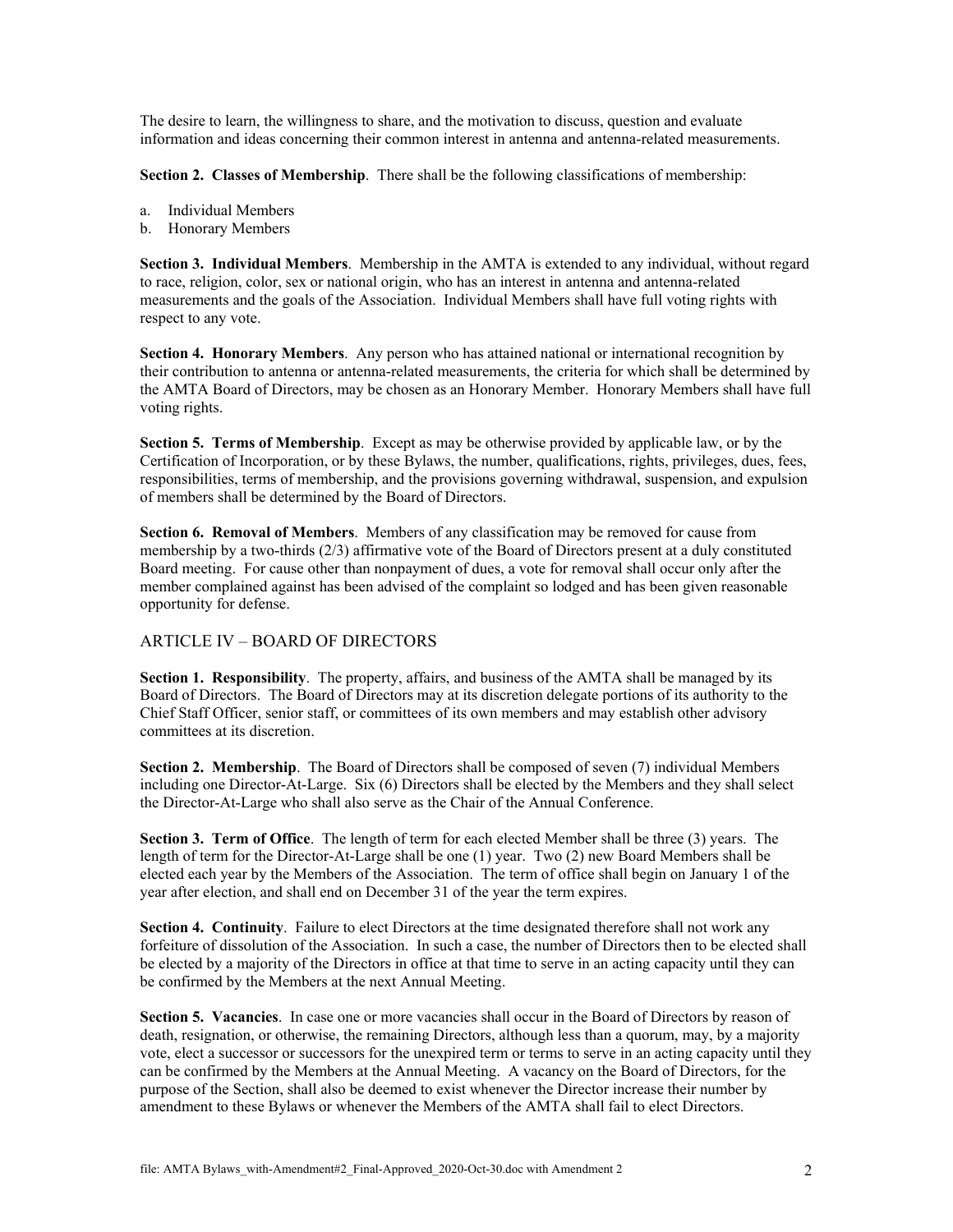**Section 6. Meetings**. Regular meetings of the Board of Directors shall be held at such place and time fixed by resolution of the Board of Directors. Special meetings may be held at any time upon the call of the President or a majority of the Board of Directors by oral , telegraphic, or written notice duly served on or sent to each Director not less than fourteen (14) days before such meeting.

**Section 7. Notice of Meetings**. A meeting of the Board of Directors may be held without notice immediately after the annual meeting of Members of the AMTA at the same place at which such meeting is held. Notice need not be given of regular meetings of the Board of Directors held at times fixed by resolution of the Board of Directors. Meetings may be held at any time without notice if all the Directors are present, or if at any time before or after the meetings, those not present waive notice of the meeting in writing.

**Section 8. Standing Committees**. The Standing Committees shall be as follows:

*Honors Awards Committee*. The Member who is the most recent Past-President will serve as Chair of the Honors Awards Committee. In the event that the Past-President does not consent to chair the committee, the President shall appoint a chair from the membership. Members of the committee shall be recommended by the Chair of the committee and approved by the Board. All honors and awards shall be recommended by the Honors Awards Committee and approved by the Board of Directors.

*Budget Committee*. The Budget Committee shall be chaired by the Treasurer and composed of the President, President-elect and present and subsequent year Annual Conference Chairs.

**Section 9. Committees of the Board**. The Board of Directors may, at its discretion, appoint committees which shall have such powers as shall be conferred or authorized by the resolutions appointing them.

**Section 10. Removal From Office**. Any Director may be removed for cause from office by a two-thirds (2/3) affirmative vote of the elected Board of Directors. For cause other than nonpayment of dues, a vote for removal shall occur only after the Member complained against has been advised of the complaint so lodged and has been given reasonable opportunity for defense.

The term of office of any Officer shall expire immediately upon removal of such Officer as a Director. The successor or successors may be elected at such a meeting, or the remaining Directors may, to the extent vacancies are not filled by such election, fill any vacancy or vacancies created by such removal. Any Director may resign by giving notice in writing to the President or Secretary. The acceptance of any such resignation, unless required by the terms thereof, shall not be necessary to make the same effective.

**Section 11. Participation by Telephone**. Any one or more Members of the Board of Directors, or of a committee thereof, may participate in a meeting of the Board or the committee by means of a conference telephone or similar communications equipment allowing all persons participating in the meeting to hear each other at the same time. Participation by such means shall constitute presence in person at the meeting.

**Section 12. Action Without a Meeting**. Any action required or permitted to be taken by the Board Directors, or any committee thereof may be taken without a meeting, if all Members of the Board of the committee consent in writing to the adoption of a resolution authorizing the action. The resolution and the written consents thereto by the Members of the Board or of such committee shall be filed with the minutes of the proceedings of the Board or of such committee.

#### ARTICLE V – OFFICERS

**Section 1. Officers**. The officers of the AMTA shall be a President, a Vice President, a Secretary, a Treasurer, a Technical Coordinator and a Meeting Coordinator, all selected from the elected members of the Board. Any person may hold any two (2) or more offices except that no person may hold both the Offices of President and Secretary.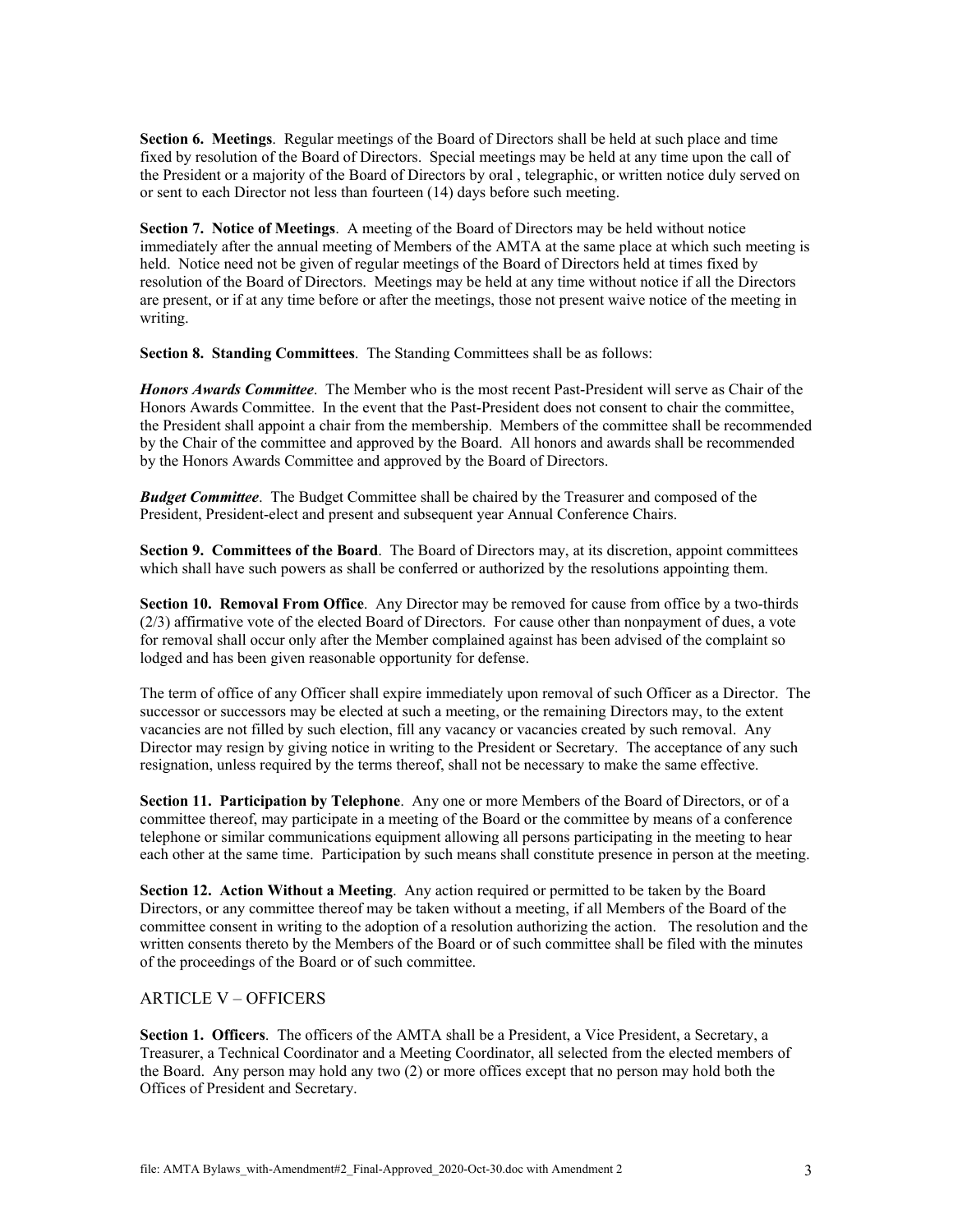**Section 2. President**. The President shall be elected for a term of one year. The President shall be Chair of the Board of Directors. The President shall also recommend the Chairs of all committees except where otherwise specified by these Bylaws. The President shall preside at all meetings of the Members and of the Board of Directors. The President shall have general superintendence of the Chief Staff Officer and all other Officers of the AMTA. The President shall report on the operation for the preceding year to the Members at their annual meeting, and from time to time shall report to the Board of Directors all matters within his knowledge which the interests of the AMTA may require to be brought to their notice.

**Section 3. Vice-President**. The Vice-President shall be elected for a term of one (1) year. The Vice-President shall perform such responsibilities as may be directed by the President. If for any reason the President is unable to serve, the Vice-President shall fill the unexpired term of the President. The Vice-President shall act as the liaison between the AMTA Board of Directors and the Antenna and Propagation Society (AP-S) of the Institute of Electrical and Electronic Engineers (IEEE), and any other organization having goals in common with AMTA and shall coordinate any AMTA activities held in conjunction with these organizations.

**Section 4. Secretary**. The Secretary shall be elected for a term of one (1) year and shall keep minutes of all meetings of the Members and Directors. The Secretary shall attend the sessions of the Board of Directors and shall act as clerk thereof, and record all the acts and votes and the minutes of all proceedings in a book to be kept for that purpose. The Secretary shall give, or cause to be given, notice of all meetings of Members and Directors, unless notice thereof be waived and shall perform such other duties as may be required from time to time. The Secretary is custodian of the seal and shall affix the same to all papers and documents whenever the seal shall be required to be so affixed. The Secretary shall have custody of and properly keep all the record books of the AMTA.

**Section 5. Treasurer**. The Treasurer shall be elected for a term of one (1) year, shall keep full and correct account of receipts and disbursements in the books belonging to the corporation and shall deposit all moneys and other valuable effects to the credit of the AMTA in such banks of deposit as may be designated by the Board of Directors. The Treasurer shall disburse funds of the AMTA only as may be ordered by the Board of Directors, taking proper vouchers for such disbursements, and shall render to the President and Directors, wherever they may require it, an account of all the financial transactions and of the financial condition of the AMTA. The Treasurer shall chair the Budget Committee.

**Section 6. Technical Coordinator**. The Technical Coordinator shall be elected for a term of one (1) year. The Technical Coordinator shall chair the Technical Program Committee for the Annual AMTA Symposium. The Technical Coordinator shall be empowered to appoint the members of said committee. The responsibilities of the committee shall include the review, selection or rejection of papers submitted for presentation, the organization of sessions and selection of session chairs.

**Section 7. Meeting Coordinator**. The Meeting Coordinator shall be elected for a term of one (1) year. The Meeting Coordinator shall act as liaison between the Board of Directors and the Chairs of previous and future AMTA Conferences.

**Section 8. Election of Officers**. All Officers shall be elected by the Board of Directors as will be constituted during their terms of office. The Electors shall consist of the two Directors-elect and those Directors whose terms of office do not expire before the Officers assume office.

**Section 9. Assumption of Office**. All terms of office for elected Officers of the AMTA shall commence on the first day of January in the year following the year of the election and shall end on the 31<sup>st</sup> day of December of the year in which the term for the particular officer expires.

#### ARTICLE VI – PROFESSIONAL STAFF

**Section 1. Chief Staff Officer**. The Board of Directors shall be responsible for selecting the Chief Staff Officer. The Chief Staff Officer shall be appointed by the Board of Directors and shall be responsible for the general and active management of the business of the AMTA. Such person shall see that all orders and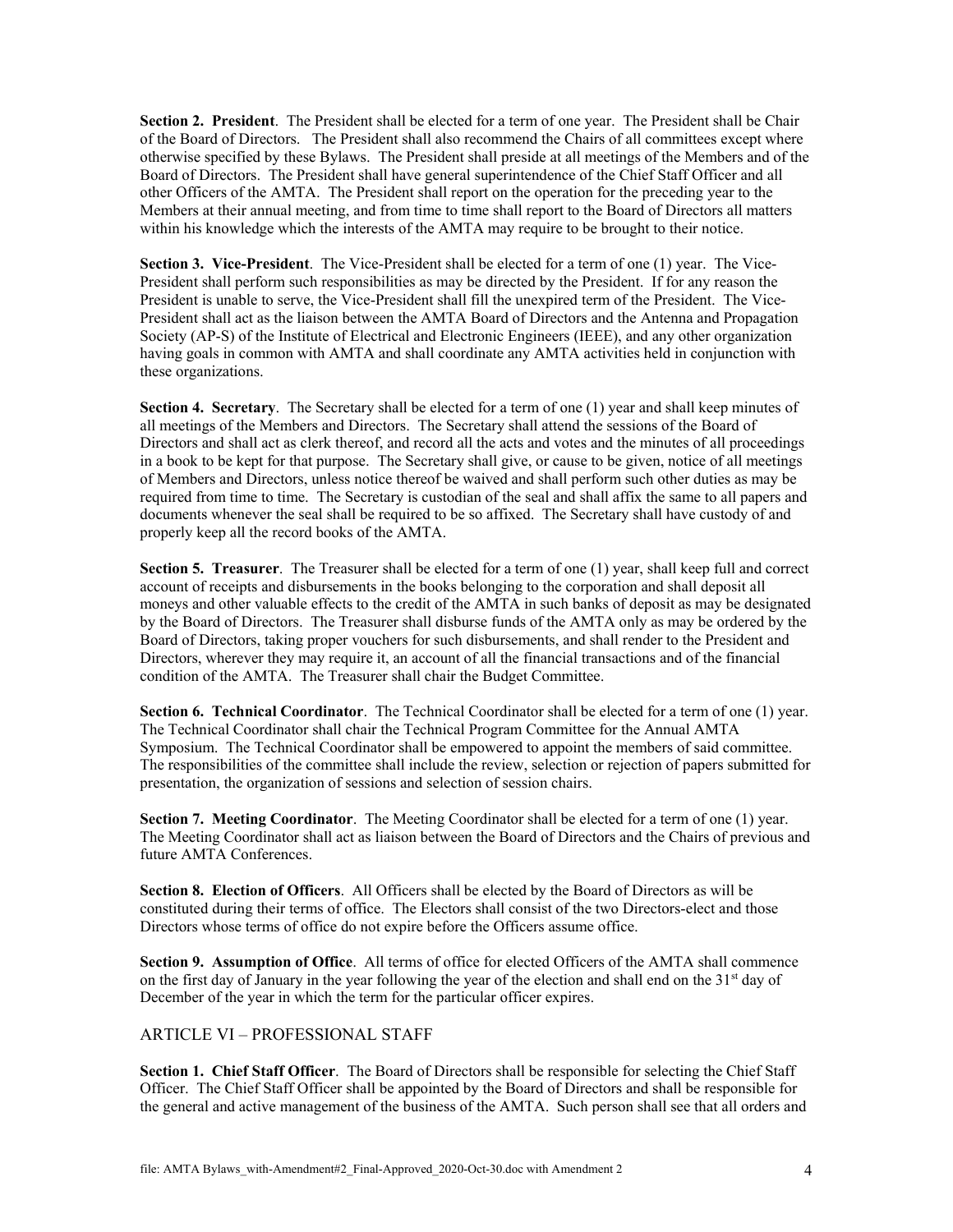resolutions of the Board of Directors are carried into effect; such person shall execute the bonds, mortgages and other contracts requiring a seal under the seal of the corporation. Such person shall have general superintendence of all day-to-day activities of the AMTA and shall see that these activities are performed properly.

### ARTICLE VII – MEMBERSHIP LIABILITIY AND COMPENSATION

**Section 1. General**. The Members of the AMTA shall not be liable for the debts or obligations of the Corporation. No Officers shall receive any compensation for services rendered to the Corporation; but, an Officer may be reimbursed for expenses reasonably incurred on behalf of the Association under such rules and regulations as may be prescribed by the Board of Directors.

**Section 2. Indemnity of Directors and Officers**. The AMTA shall indemnify each Director, Officer or employee of the AMTA to the fullest extent permitted by the laws of the State of Georgia.

**Section 3. Insurance**. The AMTA may purchase and maintain insurance on behalf of any person to the fullest extent permitted by the laws of the State of Georgia.

# ARTICLE VIII – ELECTIONS

**Section 1. Nominating Committee**. A Nominating Committee shall be recommended by the President and approved by the Board of Directors. The AMTA Nominating Committee shall include the immediate Past-President, who shall serve as Chairman, one Director and one other AMTA member who is not a member of the Board. The Nominating Committee may not select its own members as candidates for office. The Nominating Committee shall submit a slate of nominees for Directors to the Board of Directors for approval at a meeting or by mail ballot.

**Section 2. Nominations**. The Nominating Committee shall nominate candidates from individual Members in good standing for terms of office beginning in the next succeeding year as called for by these Bylaws.

**Section 3. Publication**. The Chairman of the Nominating Committee shall present the slate of candidates to the membership of the AMTA at the Annual Meeting of the Members and accept nominations from the floor.

**Section 4. Balloting**. Ballots will be prepared and circulated to the Members at the annual meeting of the Members who will vote and return the ballots to the Teller Committee.

**Section 5. Teller Committee**. The President shall appoint two (2) Members who will act as a Teller Committee. The Teller Committee will collect and count the ballots and announce the results of the election. Winners will be by majority. If there is no majority on the first ballot there will be a run-off election between the two (2) candidates who received the largest vote. In the event of a tie, the winner will be selected by lot.

#### ARTICLE IX – MEETINGS

**Section 1. General**. The meetings of the AMTA or its membership may be held within or without the State of Georgia at such place or places as may be from time to time designated by the Board of Directors. Announcements of the time and place of meetings must be mailed to members at least sixty (60) days in advance.

**Section 2. Annual Conference**. The Annual Conference of the AMTA shall be held at such time and place as the Board of Directors may designate.

**Section 3. Annual Business Meeting**. The Annual Business Meeting shall take place during the Annual Conference. Reports may be presented by the President, Secretary, and Treasurer.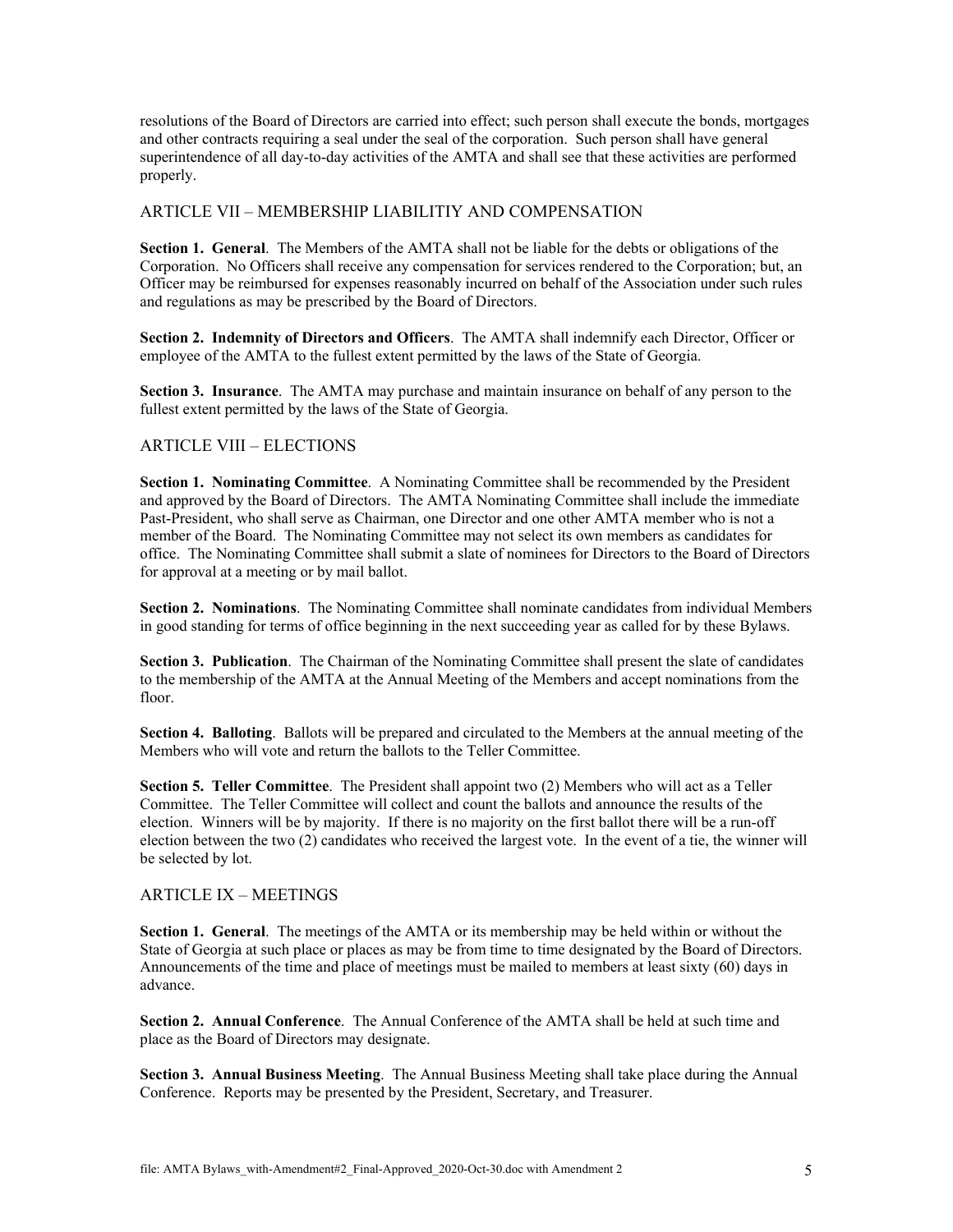**Section 4. Special Meetings**. Special meetings of Members may be called at any time by the President or Board of Directors at the time and place set forth in the notice of such meeting.

**Section 5. Agenda**. Meetings of Members shall be presided over by the President, who shall determine the agenda. If the President is not present, the Vice-President shall preside. The Secretary of the AMTA, or in such officer's absence an Assistant Secretary, shall act as Secretary of every meeting; but, if neither the Secretary nor an Assistant Secretary is present, the President shall designate someone to act as Secretary of the meeting.

#### ARTICLE X – DUES, FEES AND GIFTS

**Section 1. Annual Dues**. The Board of Directors shall establish the level of annual dues or fees appropriate for Individual Members. Dues shall not be required from Honorary Members.

**Section 2. Fees**. Appropriate fees for the Annual Conference and other events sponsored by the AMTA shall be reviewed by the Board of Directors.

**Section 3. Gifts**. Gifts, receipts or other items of value may be accepted on behalf of the AMTA at the discretion of the Board of Directors.

ARTICLE X1 – FISCAL YEAR

**Section 1. Fiscal Year**. The fiscal year of the Association shall begin on the first day in January of each year and shall end on the 31<sup>st</sup> day of December of that year, unless otherwise determined by the Board of Directors.

ARTICLE XII – SEAL

The Corporation seal shall be in such form as the Board of Directors may from time to time determine.

#### ARTICLE XIII – AFFILIATION WITH OTHER ORGANIZATIONS

**Section 1. Affiliation**. The AMTA may affiliate with other organizations so long as the purpose of such affiliation is consistent with the objectives of the AMTA. Negotiations for affiliation with other organizations shall be initiated by the President and final arrangements shall be approved by the Board of Directors.

**Section 2. Merger or Acquisition**. Any proposed merger or acquisition (whether the AMTA is the acquiring party or the acquired party) shall require the approval of a two-thirds (2/3) majority of all of the elected members of the Board of Directors eligible to vote. Such merger or acquisition shall require ratification by an affirmative majority of the members voting.

#### ARTICLE XIV – PARLIAMENTARY AUTHORITY AND QUORUMS

**Section 1. Parliamentary Authority**. Parliamentary authority for all meetings shall be "Robert's Rules of Order."

**Section 2. Quorums**. Quorums to transact the business of the AMTA shall be as follows: Annual Business Meetings – 25 Individual Member Board of Directors – 4 Directors

# ARTICLE XV – AMENDMENTS TO THE BYLAWS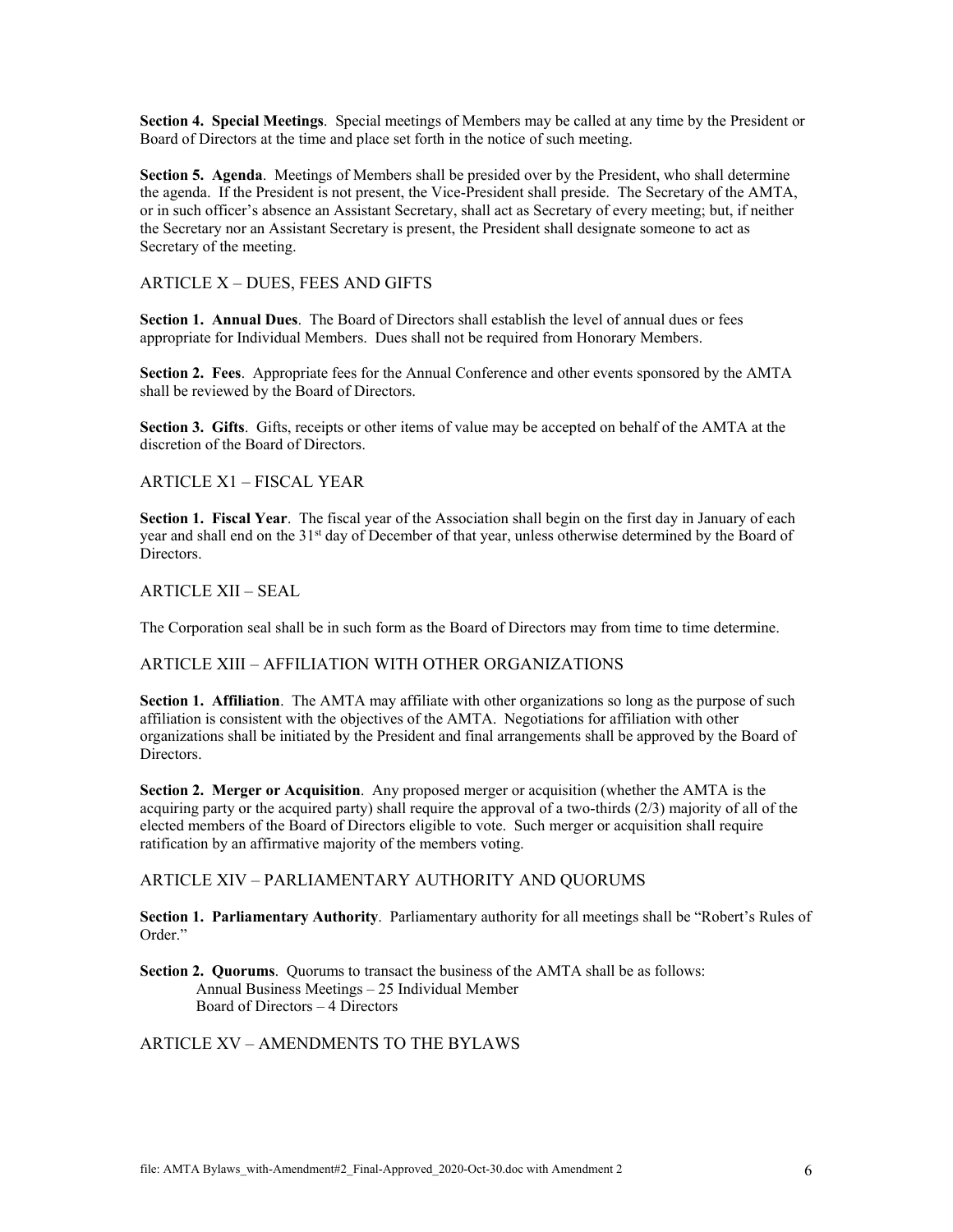Amendments or additions to the Bylaws may be made with a two-thirds (2/3) vote of the entire Board of Directors favoring the change, provided the membership has been informed of the anticipated change ninety (90) days prior to the Board of Directors' action.

### ARTICLE XVI – INVESTMENTS

**Section 1. Investments and Proxies**. The Board of Directors shall have power to make investments of the funds of the AMTA and to change the same, and may from time to time sell any part of the securities of the AMTA or any rights or privileges that may accrue thereon. Any Officer, or such other person or persons as the Board may designate, may execute and deliver on behalf of the AMTA proxies on stock owned by the AMTA appointing persons to represent and vote such stock at any meeting of stockholders, with full power of substitution, or rescinding such appointments.

**Section 2. Transfer and Assignment**. The Board of Directors may authorize any Officer, Director or any other person or persons to execute such form of transfer and assignment as may be customary or necessary to constitute a transfer of stocks, bonds or other securities standing in the name of or belonging to the AMTA. A company, association or person transferring any such stocks, bonds or other securities pursuant to a form of transfer of assignment so executed shall be fully protected, and shall be under no duty to inquire whether or not the Board has taken action in respect thereof.

**Section 3. Delegation of Investment Management**. Except as otherwise provided by the applicable gift instrument, the Board of Directors may (1) delegate to its Committees, Officers, or Members, or agents, including investment counsel, the authority to act in place of the Board in investment and reinvestment of institutional funds, (2) contract with independent investment advisors, investment counsel or managers, banks or trust companies, so to act, and, (3) authorize the payment of compensation for investment advisory or management services, advisors, investment counsel or managers banks or trust companies, so to act. Each contract pursuant to which authority is so delegated shall provide that it may be terminated by the Board at any time, without penalty, upon not more than sixty (60) days' notice. The Board shall be relieved of all liability for the investment and reinvestment of institutional funds by, and for the other acts or omissions of, persons to whom authority is so delegated or with whom contracts are so made.

#### ARTICLE XVII – CONTRACT, CHECK AND OTHER INSTRUMENTS

The Board may authorize any Officer or Officers or such other persons as shall be designated by the Board, in the name of or on behalf of the AMTA to enter into any contract or to execute and to deliver any instrument, or to sign checks, drafts, endorsements, notes or other evidences of indebtedness of the AMTA, and such authority may be general or confined to specific instances; and unless so authorized by the Board or these Bylaws, no Officer or other person shall have power or authority to bind the AMTA by any contract or engagements or to render it pecuniarily liable for any purpose for any amount. The Board shall have discretion to reject any grant, gift or bequest the conditions of which might conflict with or jeopardize the AMTA's non-profit status. The Board shall have final authority over the making of all grants and charitable expenditures, and nothing in this Article shall constitute any restriction or limitation of any powers of the Board conferred by applicable law of these Bylaws.

# ARTICLE XVIII – LOANS

No loan shall be contracted on behalf of the AMTA and no negotiable paper shall be issued on its behalf unless authorized by the vote of the Board. When so authorized by the Board, any Officer may effect loans and advances at any time for the AMTA from any bank, trust company or other institution, or from any firm, corporation or individual. Such authority may be general or confined to specific instances. No loans other than through the purchase of bonds, debentures or similar obligations of the type customarily sold in public offerings, or through ordinary deposit of funds in a bank, shall be made by AMTA to its Directors or Officers, or to any other corporation, firm, association or other entity in which one or more of its Directors or Officers are directors or officers or hold a substantial interest, except a loan to an organization described in Section 501(c) (3) of the Internal Revenue Code of 1954, as amended.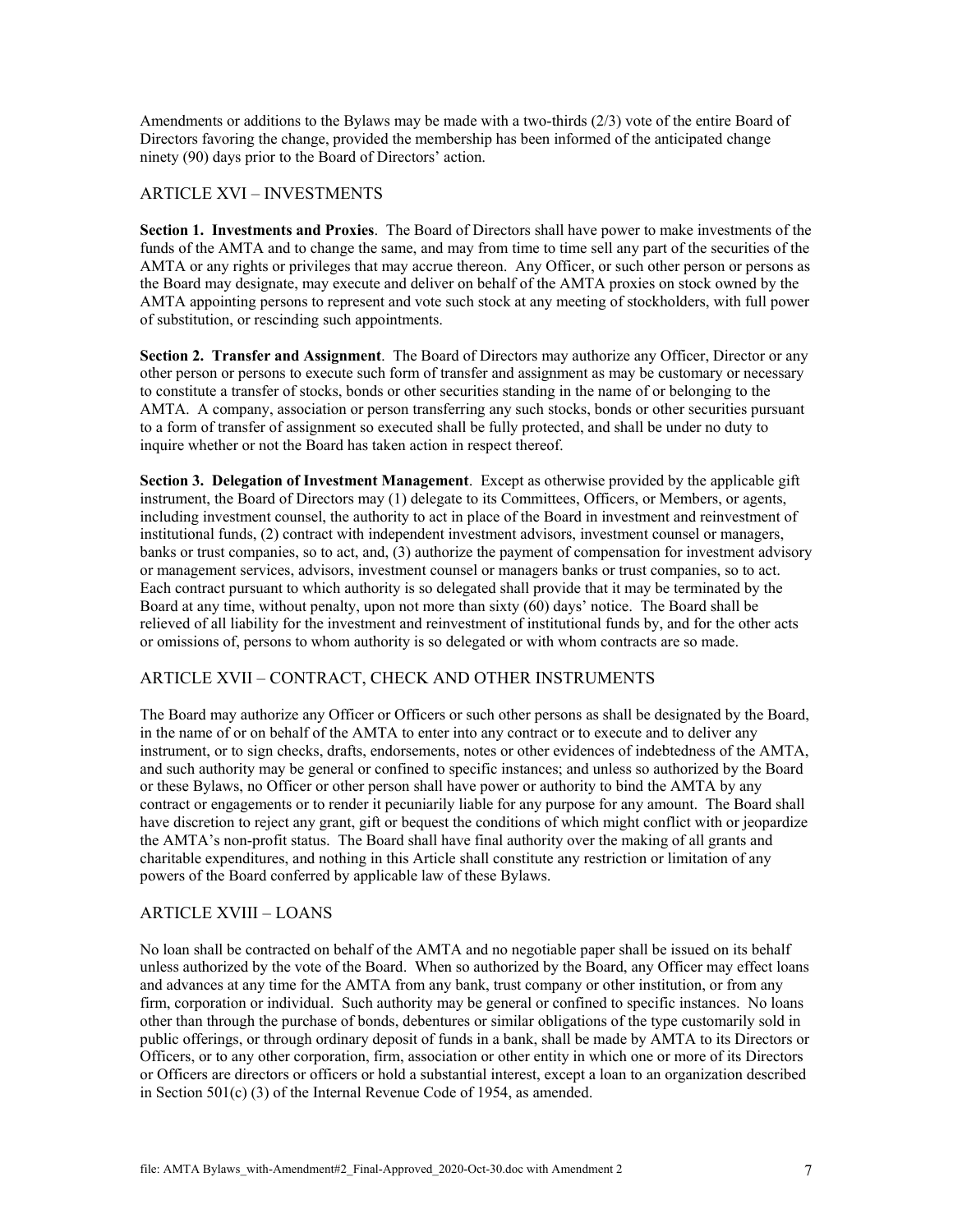### **ARTICLE XIX - ANNUAL STATEMENTS**

Not later than four (4) months after the close of each fiscal year and in any case prior to the next Annual Business Meeting, the Association shall prepare:

- (1) A balance sheet showing in reasonable detail the financial condition of the Association as of the close of the fiscal year, and
- (2) A profit and loss statement showing the results of its operations during the fiscal year.

Upon written request, the Association promptly shall mail to any Member a copy of the most recent such balance sheet and profit and loss statement.

# ARTICLE XX - DISSOLUTION OF THE AMTA

In the event of dissolution of the AMTA, and the extent allowed under applicable law, all of the assets of the AMTA shall be distributed to, or its assets shall be sold and the proceeds distributed to, a trust fund for scholarships or fellowships to be administered by some nonprofit society, foundation, or educational institution with dedicated interest in advancing the science and profession of antenna measurements or to one or more corporations, funds or foundations organized and operating exclusively for religious, charitable, scientific, literary or educational purposes, which shall be designated by the Board of Directors of the AMTA; provided, however, that any such recipient organization or organizations shall at that time qualify as exempt from taxation under the provisions of Section  $501(c)(3)$  of the Internal Revenue Code of 1954 and shall be described in Section 170(c)(2) of the Internal Revenue Code of 1954, or the corresponding provisions of any subsequent law. In the event that for any reason upon the dissolution of the Association, the Board of Directors of the Association shall fail to act in the manner herein provided within a reasonable time, the senior judge of the Superior Court of Fulton County, Georgia shall make such distribution as herein provided upon the application of one or more person having a real interest in the Association or its assets.

#### **BYLAWS AMENDMENT 1**

This amendment to the Bylaws was approved by the AMTA Board of Directors on January 24, 1997. It amends Article VIII Section 5 and the wording is (changes in italics):

"The President shall appoint two (2) Members who will act as a Teller Committee. The Teller Committee will collect and count the ballots and announce the results of the election. Winners will be by majority of the ballots case. In the initial balloting, each member voting shall cast votes for two (2) candidates on his/her ballot. If two (2) candidates receive a majority they are elected to the Board of Directors and no runoff is necessary. In the initial balloting, if one (1) candidate receives a majority, that candidate is elected to the Board of Directors and there shall be a runoff between the two (2) candidates with the next largest vote. If no candidate receives a majority in the initial balloting, there shall be a runoff among the three candidates receiving the largest vote. In this three-way run-off, each voting member shall cast votes for two  $(2)$  candidates on his/her ballot. In the case of a two-way run-off, each voting member shall cast a vote for one (1) candidate on his/her ballot. In the initial balloting or in a three-way run-off, if more than two candidates receive a majority the two (2) candidates with the largest vote are elected to the Board of Directors. In the event of a tie, the winner(s) will be selected by lot."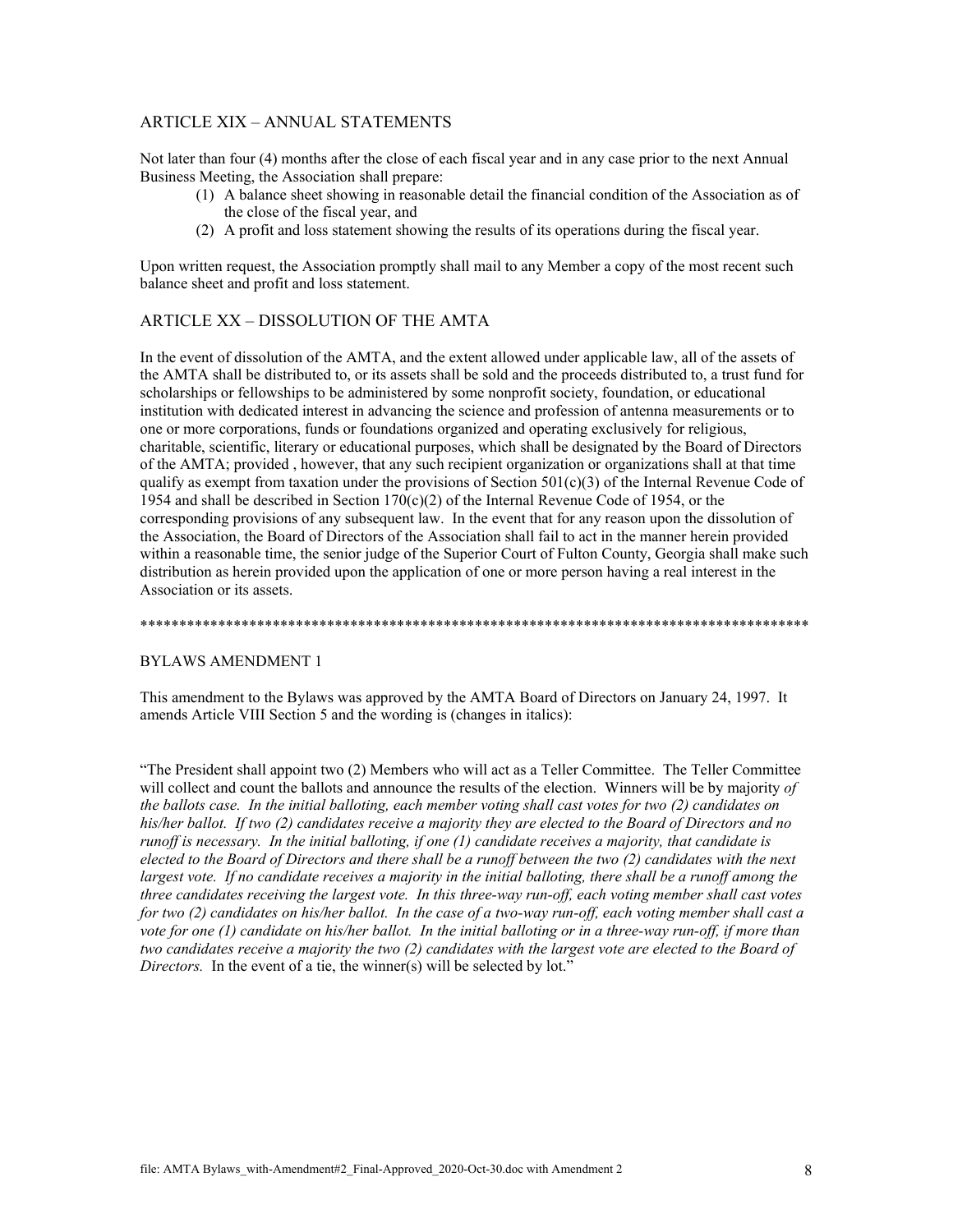#### BYLAWS AMENDMENT 2

This amendment to the Bylaws was approved by the AMTA Board of Directors on October 30, 2020.

ARTICLE VIII, "ELECTIONS," of the ByLaws, as originally written, and amended in Amendment 1 of the ByLaws, is hereby deleted, and a new ARTICLE VIII is substituted as follows:

#### **Section 1. Nominating Committee.**

A Nominating Committee shall be recommended by the President and approved by the Board of Directors. The AMTA Nominating Committee shall include the immediate Past-President, who shall serve as Chairman, one Director and one other AMTA member who is not a member of the Board. The Nominating Committee may not select its own members as candidates for office. The Nominating Committee shall submit a slate of nominees for Directors to the Board of Directors for approval at the Annual Meeting of Members, or by U.S. Mail, email or other electronic means.

#### **Section 2. Nominations.**

The Nominating Committee shall nominate candidates from individual Members in good standing for terms of office beginning in the next succeeding year as called by these ByLaws.

#### **Section 3. Publication.**

- (a) The Chairman of the Nominating Committee shall present the slate of candidates to the membership of the AMTA at the Annual Meeting of the Members and accept nominations from the floor.
- (b) In the event that the Annual Meeting of the Members is not held at a physical location, i.e. is held virtually, the Chairman of the Nominating Committee shall present the slate of candidates to the membership of the AMTA by U.S. Mail, email or other electronic means, or any combination thereof. The Chairman of the Nominating Committee shall accept from the membership nominations of other candidates for a period of ten (10) days from the date that the slate of candidates is sent to the membership. Such other nominations may be submitted by U.S. Mail, email or other electronic means.

#### **Section 4. Balloting.**

- (a) Ballots will be prepared and circulated to the Members at the Annual Meeting of the Members who will vote and return the ballots to the Teller Committee.
- (b) In the event that the Annual Meeting of the Members is not held at a physical location, i.e. is held virtually, the ballots will be prepared and sent to the Members by U.S. Mail, email, or other electronic means. It is contemplated that the Members may vote in one or more of the following ways: (1) by returning the ballots in person, (2) by returning the ballots by U.S. Mail or as scanned attachments to emails, (3) by recording their votes on the AMTA website after logging in as Members in good standing, (4) by other electronic means, or (5) by other means as approved by the Board of Directors. The particular voting procedure(s) that the Members shall follow when an Annual Meeting is held virtually shall be determined by the Board of Directors, and shall be communicated to the Members when the ballots are sent to them.

#### **Section 5. Teller Committee.**

The President shall appoint two (2) Members who will act as a Teller Committee. The Teller Committee will collect the ballots, verify their authenticity, count the ballots, and announce the results of the election. Winners will be by majority of the ballots cast. In the initial balloting, each member voting shall cast votes for two (2) candidates on his/her ballot. If two (2) candidates receive a majority they are elected to the Board of Directors and no runoff is necessary. In the initial balloting, if one (1) candidate receives a majority, that candidate is elected to the Board of Directors and there shall be a runoff between the two (2) candidates with the next largest vote. If no candidate receives a majority in the initial balloting, there shall be a runoff among the three candidates receiving the largest vote. In this three-way run-off, each voting member shall cast votes for two (2) candidates on his/her ballot. In the case of a two-way run-off, each